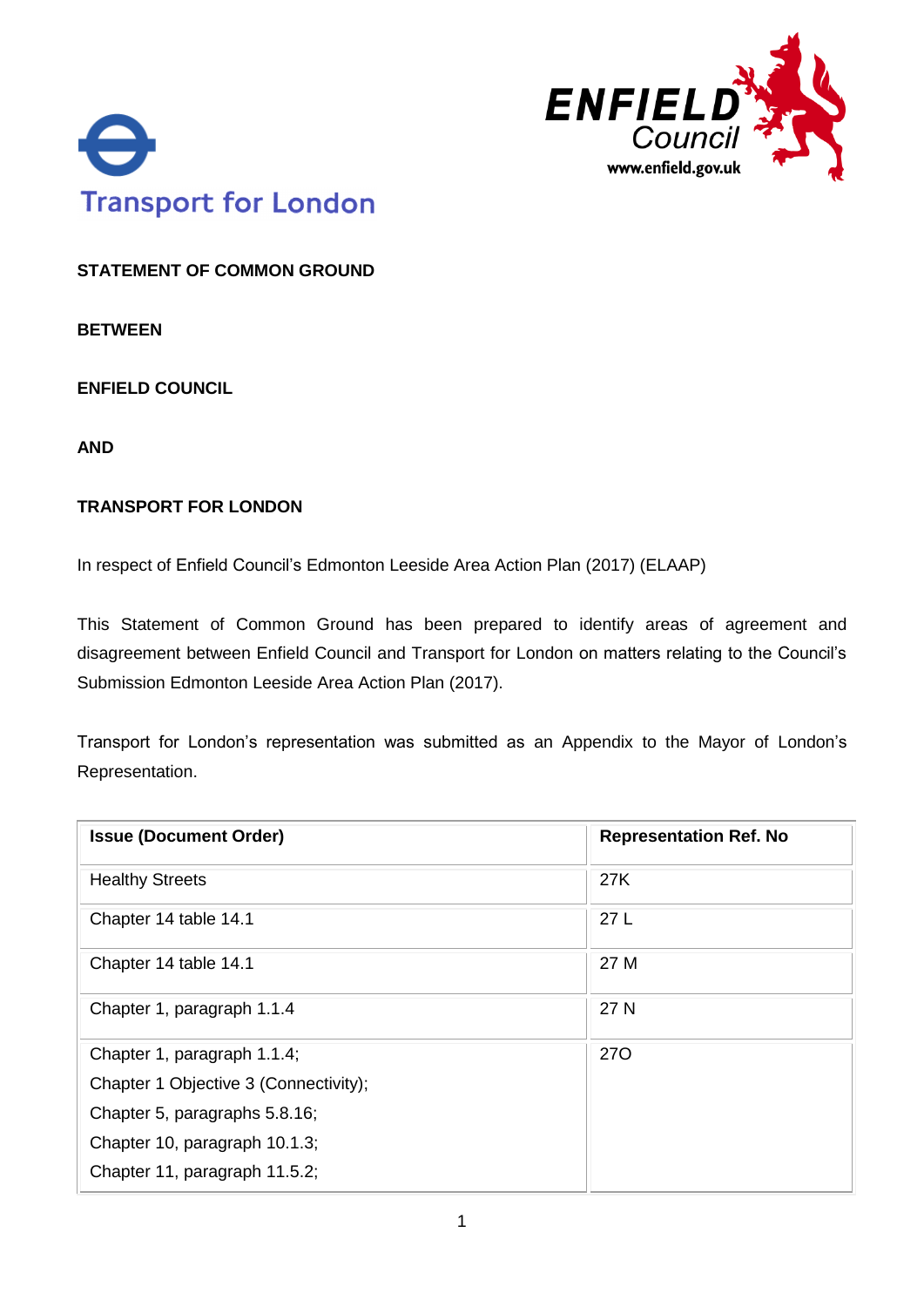| <b>Issue (Document Order)</b> | <b>Representation Ref. No</b> |
|-------------------------------|-------------------------------|
| Chapter 14, Table 14.1;       |                               |
| Freight and SIL               | 27P                           |
| Policy EL24                   | 27Q                           |
| Chapter 1, paragraph 1.1.5    | <b>27R</b>                    |
| Chapter 1, Objective 1        | 27S                           |
| Chapter 5, paragraph 5.4.19   | 27T                           |
| Policy EL6                    | <b>27U</b>                    |
| Policy EL7                    | <b>27V</b>                    |
| Chapter 5, paragraph 5.8.17   | <b>27W</b>                    |
| Chapter 11, Section 11.3      | 27X                           |
| Policy EL23                   | <b>27Y</b>                    |
| Table 14.1                    | 27Z                           |
| Maps                          | 27AA                          |
| <b>Transport Review</b>       | 27BB                          |

#### **Notes on agreed amendments:**

# **1. Bold underlined text indicates an addition to the ELAAP text**

2. Strikethrough text indicates a deletion to the ELAAP text

### **Areas of Agreement:**

| <b>Healthy Streets</b> | $\sim$ $\sim$ $\sim$ $\sim$ |
|------------------------|-----------------------------|
|                        |                             |

Both parties agree that two references to the Mayor's Healthy Streets approach will be added as follows: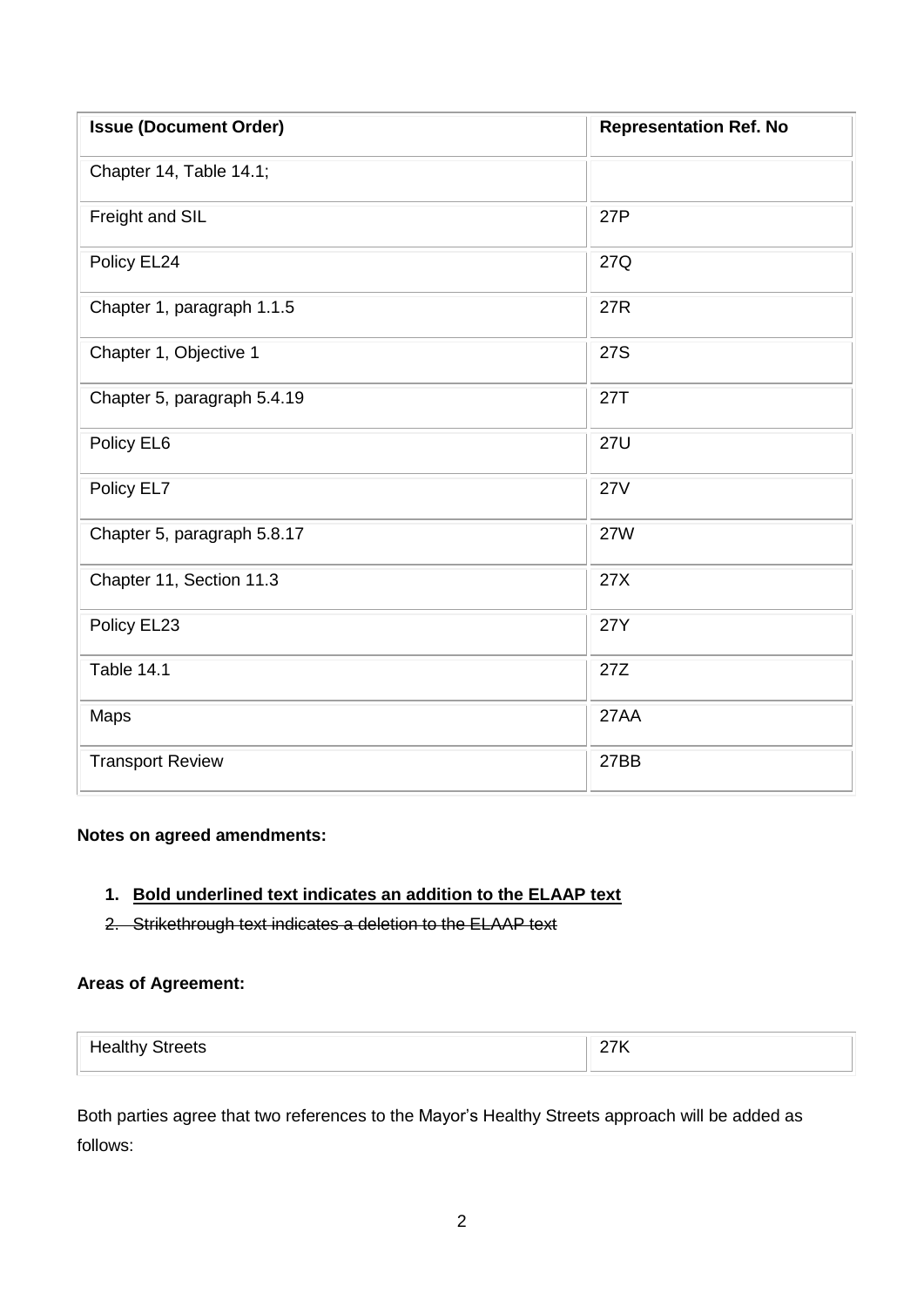Chapter 5, Paragraph 5.7.8:

*Regeneration and change, in particular at Meridian Water, provides the opportunity to address broad healthy lifestyle issues. The delivery of community and social infrastructure will enable residents to live healthy and active lifestyles. This will mean, for example encouraging the use of active and sustainable modes of transport such as walking and cycling, providing new open and play space to facilitate active and passive recreation opportunities, and ensuring access to healthy food. This is in line with the Mayor's Healthy Streets approach which prioritises walking, cycling and public transport to help create a vibrant, successful city where people can live active, healthy lives. Existing health inequalities will also be addressed by increasing access to education and employment opportunities. Community facilities which encourage these behaviours will be supported within Meridian Water.*

Policy EL22: Proposed Route - Improvement Principles, paragraph 2 will have an additional bullet added:

• **Reference to the principals of the Mayor's Healthy Streets approach, in particular taking account of the 10 Healthy Streets indicators.**

| Chapter 14, table 14.1 | 27M |
|------------------------|-----|
|                        |     |
|                        |     |

LBE proposes the following amendment to the relevant row in table 14.1, in line with TfL's comments:

| <b>Project Description</b> | Meridian Water   | <b>Lead Agencies</b>  | Outcome                      |
|----------------------------|------------------|-----------------------|------------------------------|
|                            | Development Zone |                       |                              |
| Removal of access          | 3                | LBE / TfL /           | <b>Enables Argon Road</b>    |
| ramp from Argon            |                  | <b>Private Sector</b> | extension to Meridian        |
| Road to North              |                  |                       | Way and unlocking            |
| Circular Road              |                  |                       | of land for alternative      |
|                            |                  |                       | development.                 |
|                            |                  |                       | <b>Technical approval is</b> |
|                            |                  |                       | required in advance          |
|                            |                  |                       | of works.                    |

Both parties agree that TfL and LBE will need to work together on any proposals within, over, under or adjacent to the A406 to improve connectivity and the quality of the environment, taking into account the existing nature of this road and the functions it will continue to perform.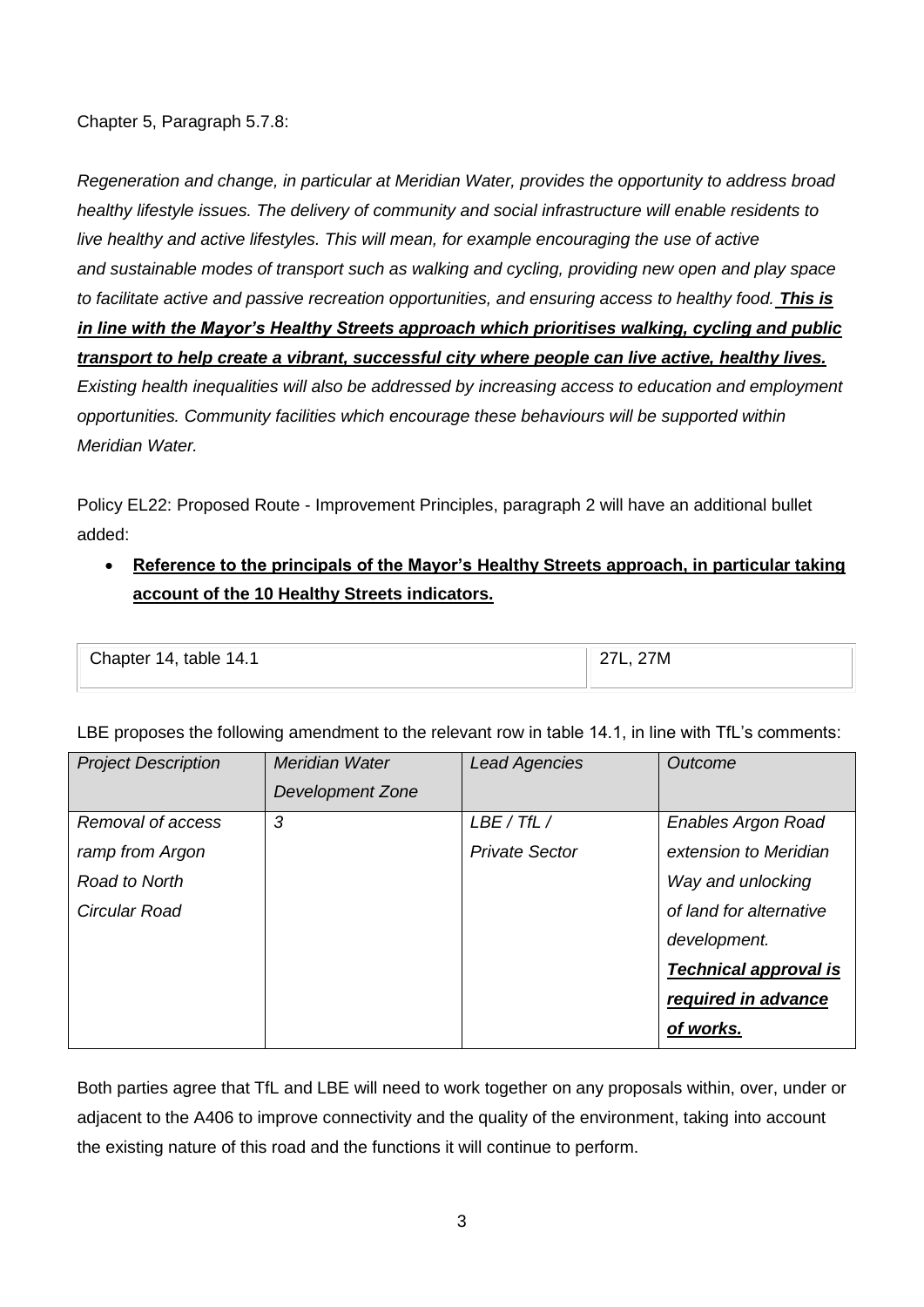Both parties agree that significant investment is needed in bus services to deliver the homes at Meridian Water, as supported through policies EL7, EL22 and EL23.

Both parties agree that the ELAAP establishes levels of housing based on urban design principles and levels of housing need; achieving the delivery of 10,000 homes as planned for in ELAAP will require a step-change in PTAL which will require improvements to rail service at the new Meridian Water station but is not necessarily predicated on the delivery of Crossrail2

*The following additions are suggested for Table 14.1 in line with TfL comments:*

| <b>Project Description</b>   | Meridian Water   | <b>Lead Agencies</b>   | Outcome                     |
|------------------------------|------------------|------------------------|-----------------------------|
|                              | Development Zone |                        |                             |
| Borough-wide                 | All              | TfL / Developer        | Improved bus access         |
| <i>improvement of bus</i>    |                  | contributions          | implementing the            |
| services focussed            |                  |                        | findings of the Bus         |
| on the Lee Valley            |                  |                        | Service Review and          |
| Corridor and orbital         |                  |                        | supporting new              |
| Links                        |                  |                        | development.                |
|                              |                  |                        | <b>Bus services</b>         |
|                              |                  |                        | <i>improvements</i>         |
|                              |                  |                        | required for Meridian       |
|                              |                  |                        | <b>Water should be</b>      |
|                              |                  |                        | considered early,           |
|                              |                  |                        | alongside the               |
|                              |                  |                        | <b>Meridian Water</b>       |
|                              |                  |                        | <b>Highway</b>              |
|                              |                  |                        | <b>Infrastructure Study</b> |
|                              |                  |                        | and borough-wide            |
|                              |                  |                        | service review, as          |
|                              |                  |                        | well as through             |
|                              |                  |                        | individual sites and        |
|                              |                  |                        | through the emerging        |
|                              |                  |                        | <b>Meridian Water</b>       |
|                              |                  |                        | <u>Masterplan.</u>          |
| <b>Upper Lea Valley</b>      | <u>All</u>       | <b>TfL / Enfield /</b> | <b>This study was</b>       |
| transport modelling          |                  | <b>Haringey</b>        | completed summer            |
| and bus priority study       |                  |                        | 2017, further work          |
|                              |                  |                        | <u>has paused</u>           |
| Meridian Water to            | All              | LBE / TfL              | Improved bus access;        |
| <b>Edmonton Green direct</b> |                  |                        | <b>Outcomes should</b>      |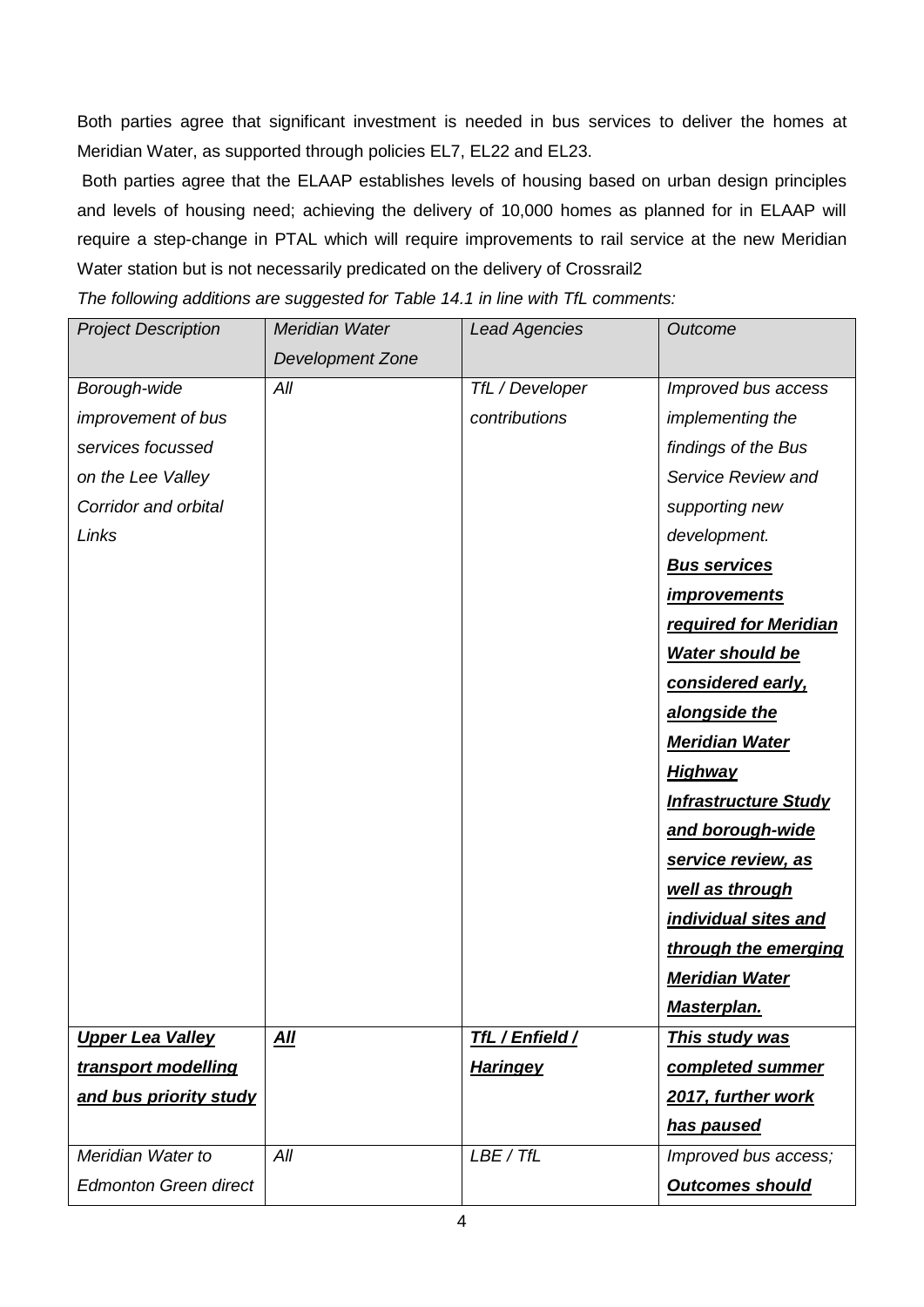| bus link |  | define bus             |
|----------|--|------------------------|
|          |  | infrastructure design  |
|          |  | and how this fits into |
|          |  | the wider bus          |
|          |  | network.               |
|          |  |                        |

Chapter 1, paragraph 1.1.4 27 N

## *Connectivity*

*The creation of a more frequent, resilient and flexible rail service will enable significant development and regeneration within the entire Lee Valley, resulting in huge transformation at Edmonton Leeside.*  A new station, Meridian Water (formerly Angel Road) will operate a **three to** four-train per*hour service, rising later to an six to eight train- per-hour rail service as a result of further investment and delivery of an interim four track solution between Meridian Water and Tottenham Hale. Longer term the expected full 4-tracking of the full WAML (between Tottenham Hale and Broxbourne), and to an even greater extent Crossrail 2 schemes, will provide additional capacity to support further growth and regeneration. This increased service will result in improved accessibility and attractiveness of the area as a place to live, work and visit. Crossrail 2 particularly has the potential to lead to further opportunity for development beyond the number of homes currently identified in the AAP.*

| Chapter 1, paragraph 1.1.4;            | <b>270</b> |
|----------------------------------------|------------|
| Chapter 1, Objective 3 (Connectivity); |            |
| Chapter 5, paragraph 5.8.16;           |            |
| Chapter 10, paragraph 10.1.3;          |            |
| Chapter 11, paragraph 11.5.2;          |            |
| Chapter 14, Table 14.1;                |            |

The following additional wording is proposed for paragraph 10.1.3:

'*To take advantage of step-change improvements to transportation links in the area, including an increase in services between Meridian Water and Stratford.;*'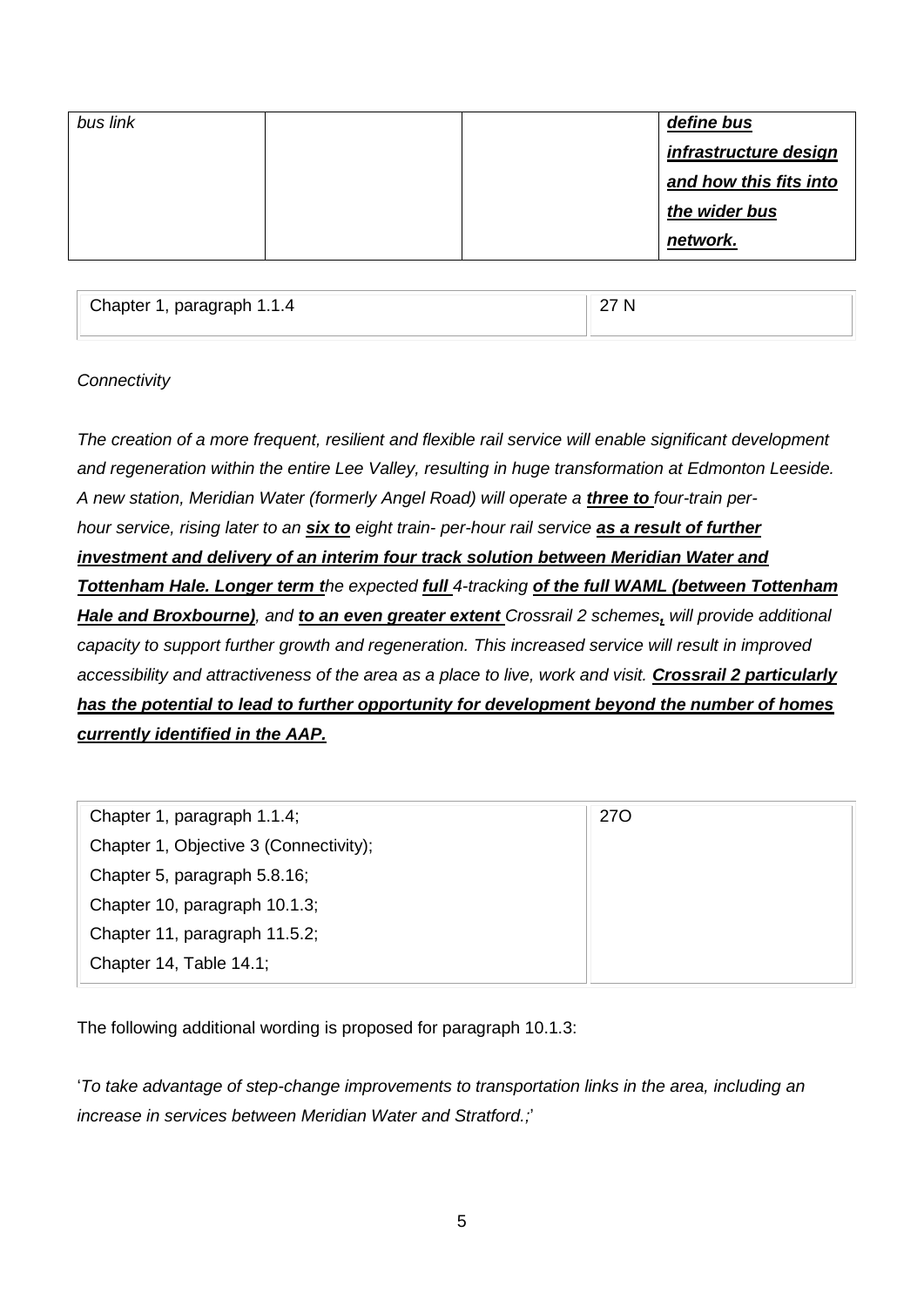Both parties support the uplift of PTAL, which is an aim of the ELAAP, to bring the area to a PTAL of 4-6 and 'Urban character' from a low baseline.

Both parties agree that Enfield Council will continue to work with the GLA, TfL, Network Rail, Greater Anglia and the Department of Transport to increase the service frequency in the ELAAP area.

Both parties agree that the high level transport assessment work undertaken as part of the ELAAP preparation, as well as for the emerging Meridian Water Masterplan and associated planning applications, is proportionate and appropriate to support the level of development planned for by the ELAAP. TfL approve LBE's strategy for sustainable transport in the ELAAP and confirm that this is realistic, appropriate and in line with relevant policy and guidance.

Both parties agree that the ELAAP aligns with adopted Mayor's Transport Strategy to see a significant mode shift away from car-based travel across London. This fits with wider policy aspirations of TfL and the Council in terms of urban design, active travel and Healthy Streets for this area. TfL sees the transport benefits of creating new employment and residential development alongside each other i.e. internal trip making and balance inward and outward trip movements.

Both parties agree that the ELAAP provides a good policy basis from the outset for significant investment in public transport in the medium and longer term. In the medium term, this can be achieved through investment in the bus network (infrastructure and services) and rail investments in services and infrastructure. This includes bus, trains and active travel, as creates a pattern of travel that supports Crossrail 2 investment in the longer term.

In medium term to support this mode shift in this area and sustainable regeneration, the ELAAP is best delivered by supporting car parking restraint, guided by policies within the emerging new London Plan. Both parties are agreed establishing sustainable travel choice from the outset is essential to create this new neighbourhood.

| <sup>1</sup> Freight and SIL |  |
|------------------------------|--|
|                              |  |

Both parties agree that freight is an essential user of the road network, required to serve London. Strategic Industrial Locations (SIL) retained in Enfield continues to be a suitable location for all uses designated as appropriate for SIL, including freight activity.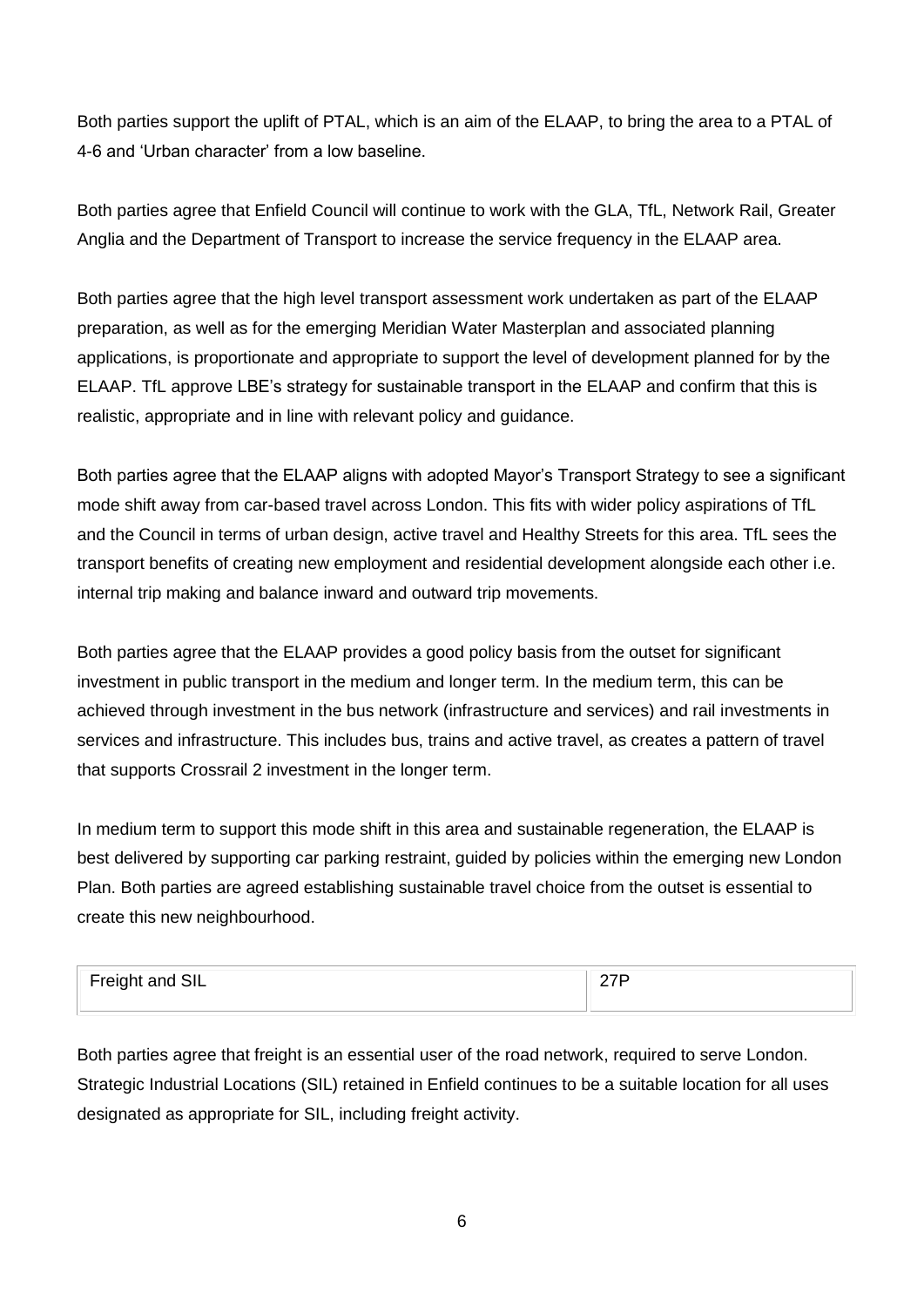| Water freight Policy EL24 | 27Q |
|---------------------------|-----|
|                           |     |

Both parties agree on the benefits of water freight and agree that this should be promoted in line with Policy EL24. Any future proposal for increased water freight are subject to consultation with the statutory bodies.

| Chapter 1, paragraph 1.1.5 |  |
|----------------------------|--|
|                            |  |

Both parties agree that improvements to bus services will be critical to the delivery of Meridian Water, particularly in providing east-west connectivity and in linking the site to Edmonton.

The following new paragraph is inserted, following paragraph 1.1.5:

# *Improved bus services will provide greatly enhanced connectivity with Edmonton Leeside and to the wider area, in particular supporting east-west linkages and access to Edmonton Green.*

| Chapter 1, Objective 1 | __ |
|------------------------|----|
|                        |    |

Both parties agree to update Objective 1, 7<sup>th</sup> bullet point as follows:

'*Provide well-connected, well-designed pedestrian and cycle routes that encourage people to choose active travel modes along with excellent access to public transport options.*

| Chapter 5, paragraph 5.4.19 |  |
|-----------------------------|--|
|                             |  |

Both parties recognise the importance of the Arriva bus depot and agree that, prior to any redevelopment and loss of the Arriva bus depot site on the Harbet Road Industrial Estate, a suitable replacement site must be provided and operational in a seamless transfer. The replacement site must be accessible and close to the bus routes to minimise empty running costs.

Both parties agree that the bus depot needs to remain operational (7 days per week, 24 hours per day) at all stages of development planned in the Area Action Plan, and in accordance with the London Plan Agent of Change principle, that the design of the development should take account of the bus depot's current operation, particularly buses leaving the depot overnight.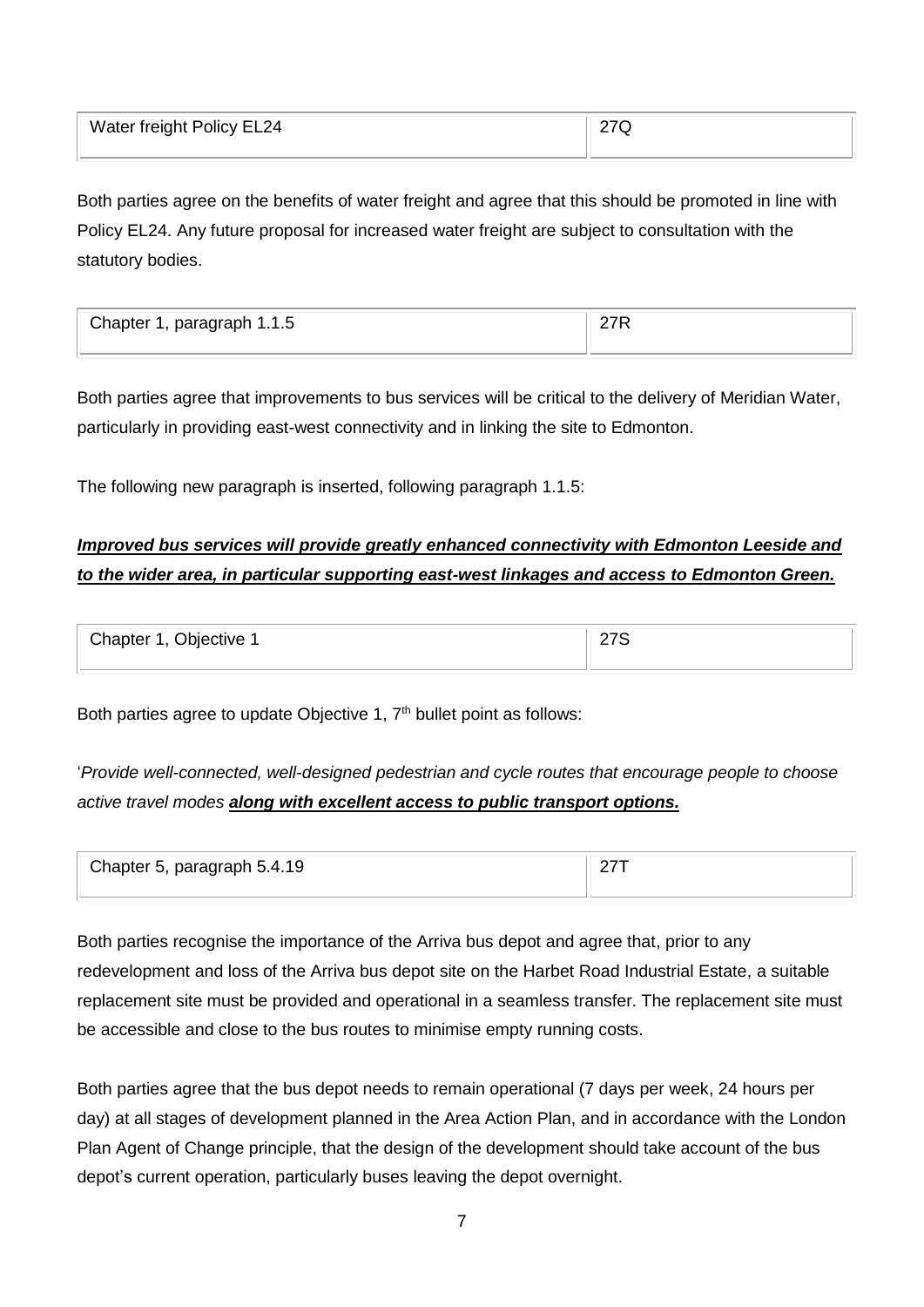Both parties agree that it is better to identify the new location for the bus depot at the earliest stage practicable to reduce uncertainty for Arriva, TfL, and the Council. This will help safeguard jobs, grow jobs locally and allow investment at the new site by Arriva in new technology, particular the conversion of the bus fleet to electric vehicles, as envisaged in the Mayor's Transport Strategy.

Both parties recognise that residential and employment growth associated with the Meridian Water development, and other development nearby, will require an increased public transport offering, which in turn requires more capacity for increased vehicle servicing and storage.

Both parties also recognise that Edmonton Bus Garage provides a source of employment for local people. Links to local training and educational institutes are encouraged. Arriva has stated that the capacity of the bus depot is 200 buses, each bus generates 3.2 jobs, therefore potential employment associated with the bus deport is around 640 jobs. This accords with TfL understanding of bus garages/ depots across London.

The Council commits to continued engagement with TfL and Arriva in finding a viable alternative site for the Arriva bus depot at Harbet Road.

The upcoming Meridian Water Masterplan will further identify more detailed locations for individual land uses.

The above points have also been agreed in a signed Statement of Common Ground between the Council and Arriva.

| - 1<br>∽<br>olicy EL'<br>n<br>---<br>____<br>$\sim$ $\sim$ | - -<br>$\overline{\phantom{0}}$ |
|------------------------------------------------------------|---------------------------------|
|                                                            |                                 |

Both parties agree to change the wording of Policy EL6, paragraph 3, bullet point 9 as follows:

• *Prioritise pedestrian, and cycle and public transport users, wherever practical and feasible;* 

| $ \cdot$<br>--<br>лісу н<br>—— <u>—</u> 1<br>$ -$ | - |
|---------------------------------------------------|---|
|                                                   |   |

Both parties agree to update the text at Policy EL7, 3<sup>rd</sup> bullet as follows:

• '*Improved bus interchange and bus standing connecting Meridian Water to…*'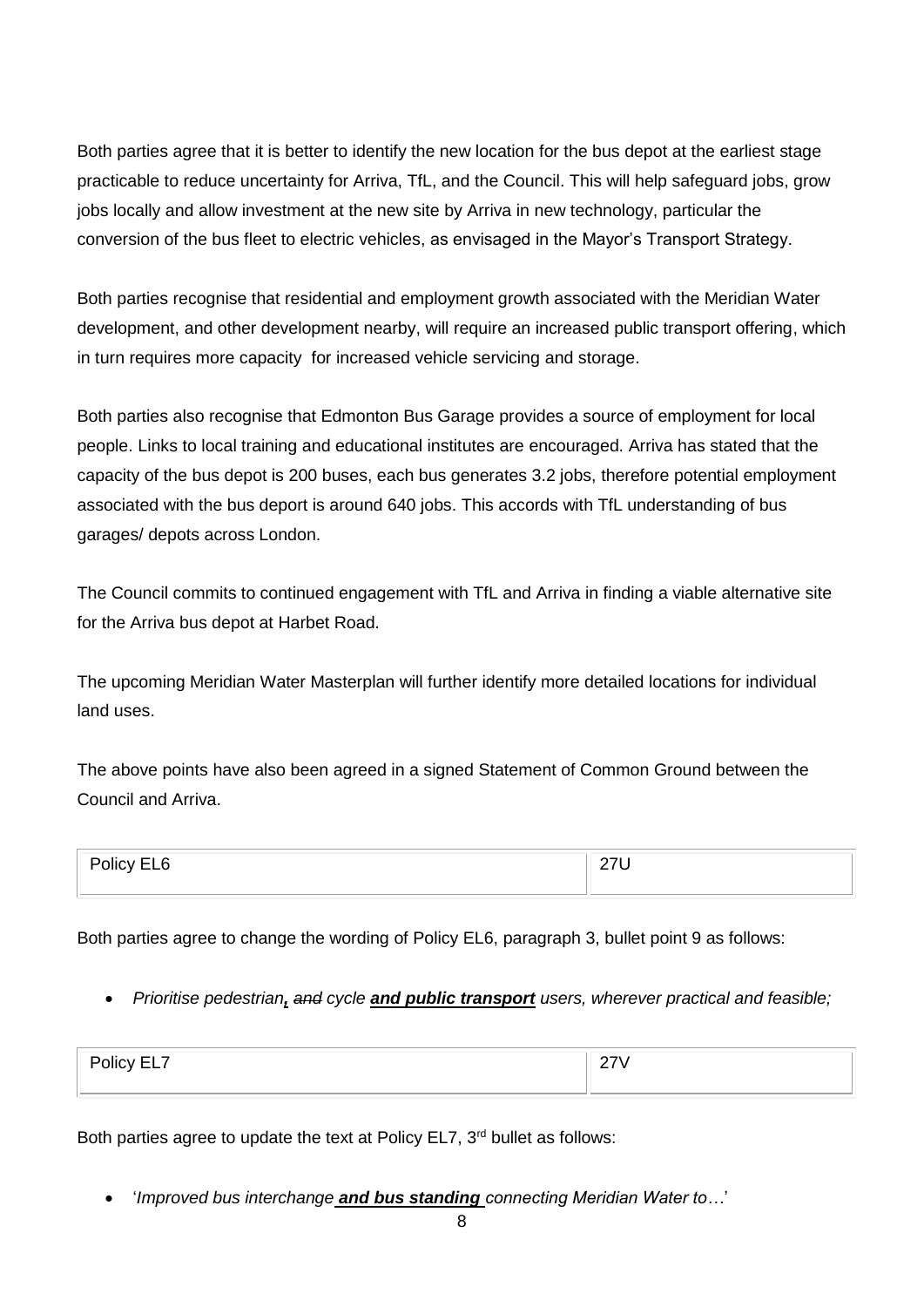| Chapter 5, paragraph 5.8.17 | 27W |
|-----------------------------|-----|
|                             |     |

Both parties agree to update paragraph 5.8.17 as follows:

'*A new bus interchange and associated bus standing will be provided, creating a transport hub and connecting bus services to the station'.*

| Chapter 11, Section 11.3 |  |
|--------------------------|--|
|                          |  |

Both parties agree to update paragraph 11.3.2:

'*Sustainable transport will be supported through high quality public realm and a modal shift towards public transport. Greater rates…'*

| $\sim$ |  |
|--------|--|
|        |  |

Both parties agree that the label for '*Ponders End Station*' will be moved south to the correct location in all maps in the ELAAP, as per the Schedule of Minor Amendments, item 63.

| D <sub>0</sub><br><b>POIICY EL</b><br><b>CLZJ</b> | - - - |  |
|---------------------------------------------------|-------|--|
|                                                   |       |  |

Both parties agree that no additional change is required to address this point.

| חר.            | --  |
|----------------|-----|
| $\overline{a}$ | . - |
|                |     |
|                |     |

Both parties agree that improvements in bus services are crucial for the delivery of Meridian Water and the ELAAP, especially in the early stages of implementation. The Upper Lee Valley transport modelling and bus priority study, undertaken by Arup on behalf of TfL, will identify specific infrastructure needed to deliver growth in the ULV, including Edmonton Leeside.

The Council commits to continued working with TfL and bus operators in assessing future connectivity needs and how these can be met strategically, as part of improvements to the efficiency of the wider bus network.